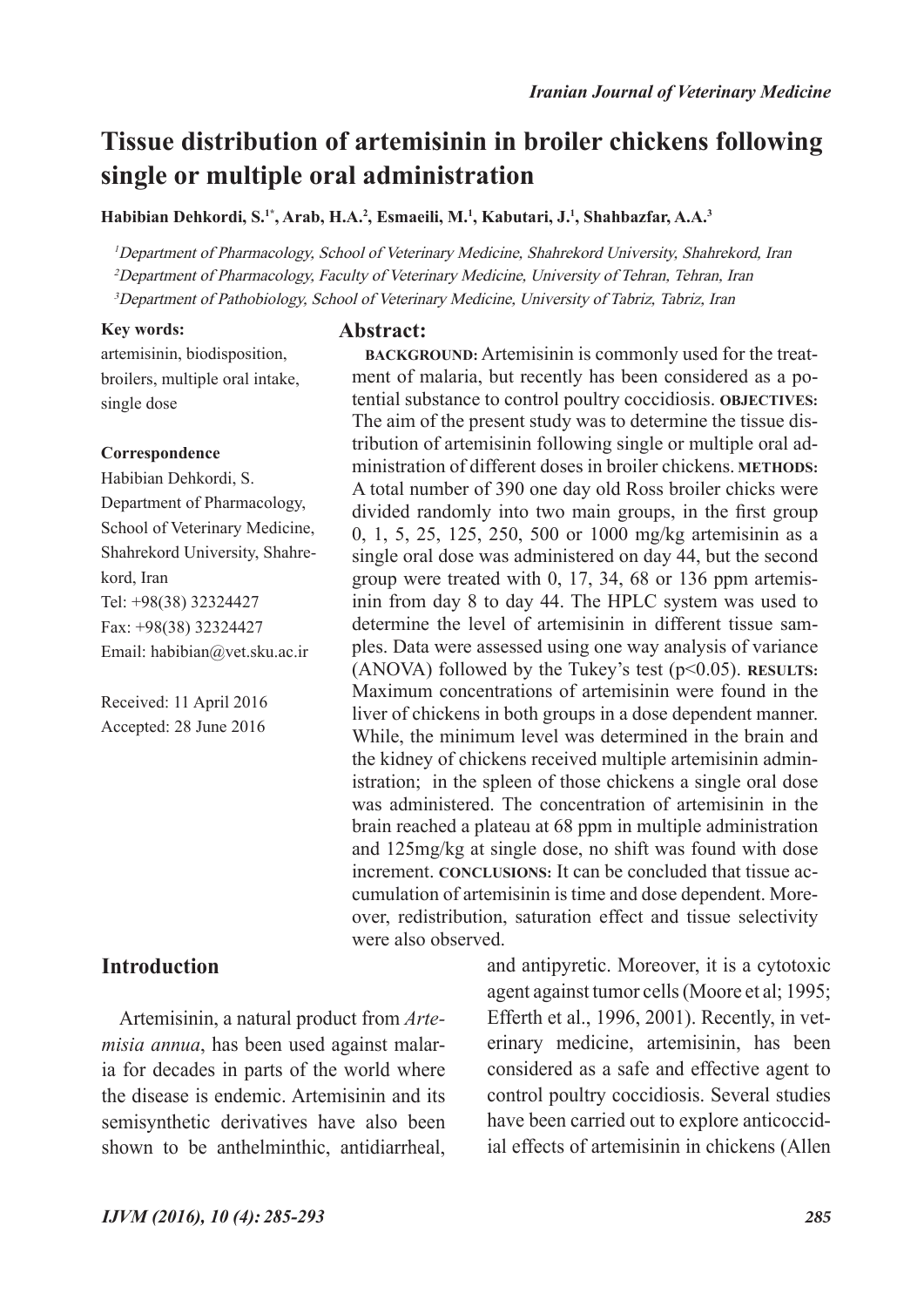et al., 1997; Arab et al., 2006; Kaboutari et al., 2014). However, there are few studies to show the toxicity and pharmacokinetic features of artemisinin in different animals including birds. In an attempt to characterize the single dose toxicity of the drug following oral administration, it has been reported that artemisinin is a relatively safe drug that can be used for poultry coccidiosis. There was not any mortality at high doses, but some mild side effects were found in the kidney, the liver and particularly in the nervous system (Arab et al., 2009). Further study showed that multiple administration of high doses of artemisinin in broiler chickens was not effective on different organs including the heart, the lung, and the spleen; but it induced various changes in the liver, the kidney, and the brain. It was found that, while there was not any relationship between the severity of the liver alteration and the drug administration, the severity of lesions in the brain was dose dependent (Shahbazfar et al., 2011).

Toxicological studies conducted on human and a few animal species indicate that artemisinin has high margin of safety, and the pathological effects resulted from high doses of artemisinin in various tissues of different species are ambiguous. It seems that there is a saturation state in the artemisinin concentration in some tissues that cause resistance against toxic effects of artemisinin (Gordi and Lepist, 2004; Efferth and Kaina, 2010).

This study was conducted to determine the tissue distribution of artemisinin in broiler chickens following single or multiple oral administration of the drug in high doses. The study sought to examine the relationship between concentration of artemisinin and toxicological effects induced in different tissues of poultry.

#### **Materials and Methods**

**Artemisinin administration:** Artemisinin, as colorless crystals with the purity of 99%, was obtained from a commercial company in China (Sichuan Arts and Crafts Import and Export Corporation). The drug was dissolved in ethyl alcohol and then diluted by proper volume of water so that the maximum concentration of alcohol would not increase more than 10% of solution. The drug solution prepared for multiple administration was sprayed on feed with complete mixing (each time, 5 kg of feed for each group was prepared). The single doses of artemisinin were administrated to the chickens via gavage.

**Animals and experimental groups:** A total number of 390 one day old Ross broiler chicks were purchased from a local hatchery and housed in wire cages. The birds had free access to food and water. Light was on 24h a day throughout the study. Chickens were vaccinated against bronchitis, Newcastle disease, and bursal disease. The birds were divided randomly into two main groups on day 8. The first group was treated with a single oral administration of artemisinin. Chickens in the second group received the test compound for a period of 36 days. The birds in group one received a single dose of 0, 1, 5, 25, 125, 250, 500 or 1000 mg/kg artemisinin in 2 ml solution on day 44. The chicks in second group were continuously exposed to 0, 17, 34, 68, or 136 ppm of artemisinin from day 8 to day 44 (a period of 36 days). Each subgroup of doses consists of three replicates  $(n=10)$ . All experiments were done in accordance with principles of the NIH Guidelines for Care and Use of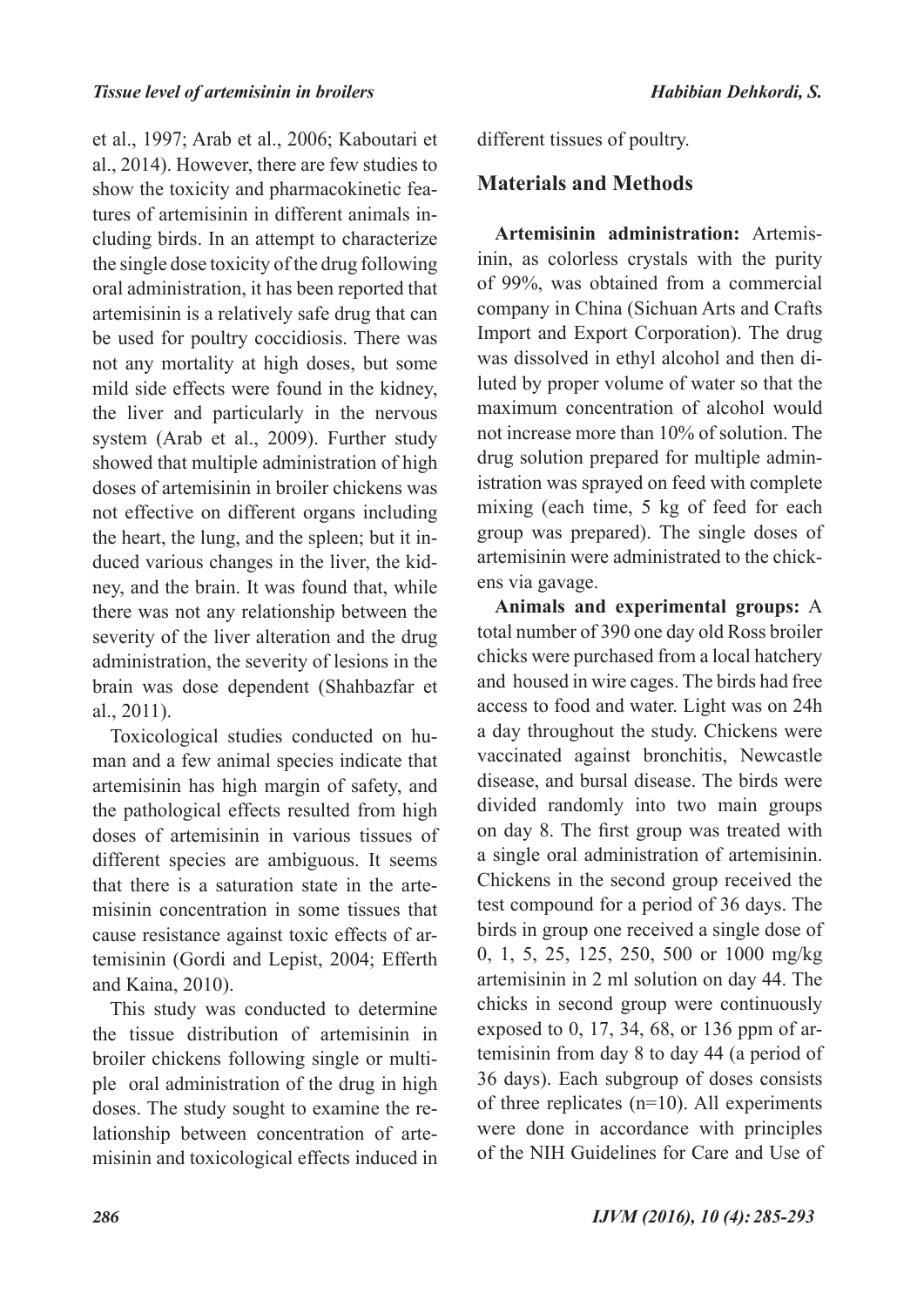Laboratory Animals and approved by the Ethical Committee of the University.

**Sample collection:** To evaluate the distribution of artemisinin in different organs, animals were euthanized and tissue samples were collected from the liver, the kidney, the brain, the lung and the spleen of birds from both treated groups. Before euthanizing and tissue sampling, each animal was inspected for any gross changes. Animals in the first group were euthanized 1 hour after the administration of artemisinin on day 44, and animals in the second group were euthanized by the end of day 44. Tissue samples were wrapped in an aluminum paper and stored at -20˚C until analysis.

**Sample preparation and analysis:** The method used to extract artemisinin was based on the procedure described by Rawa-Adkonis et al., 2003 with some modification. One gram tissue was dissolved in 5ml of methanol/10%HCl  $(60/40, v/v)$ , the solution was sonicated for 1.5 min in 3 cycles, and then centrifuged for 10 min. The supernatant was collected and dissolved again in 5 ml petroleum ether and the artemisinin was extracted and dried using a rotary evaporator at 40˚C. The residue was then dissolved in ethanol and hydrolyzed by NaOH as explained elsewhere (Liersch et al., 1986). The prepared samples were filtered and stored at -20˚C until analysis by HPLC system.

The HPLC analyzing procedure used to determine the amount of artemisinin in tissues was based on the isocratic analytical method described by Liersch et al., 1986 with some modifications. The system consisted of a Knauer 1001 HPLC pump, an h-2600 UV detector, a 10 cm  $\times$  4 mm Nucleosil C18 column, and an autosampler. The mobile phase was prepared from 20

mmol/l phosphate buffer (K2HPO4 + KH-2PO4) and methanol (60:40) adjusted at pH 7.9. The volume of each sample automatically injected into the loop of pump was 100 μl at flow rate of 1.5 ml/min.

**Method validation of HPLC system:** The method validation was conducted according to the guidelines on validation of analytical methods for selectivity, accuracy, precision, linearity, stability, limit of detection and extracted recovery (Shah et al., 1991). A series of standard solutions with concentrations ranging from 0.1 ng/ml to 500 ng/mL were prepared by dilution of artemisinin in methanol. Different blank and spiked blank samples were obtained from various tissues of six broiler chickens to test the selectivity of method. To ensure test accuracy and precision, the homogenate tissues were spiked with 1, 100 or 500 ng/ml artemisinin. The ratio between the results of the analysis of artemisinin in tissue samples and the standard samples dissolved in methanol were considered as acceptable range of accuracy (recycling percentage). To verify the accuracy of the method, each of the above mentioned concentrations was injected five times to the device. Precision of the method was determined by calculation of relative standard deviation (RDS). The RDS of less than 15% and the minimum detectable concentration of less than 20% were used as acceptable limits of accuracy.

The calibration curves were constructed using linear regression analysis based on the area under curve (AUC) of the peak and different known concentrations of the artemisinin. The curves were obtained from a blank sample and eight non - zero spiked samples covering the expected range including lower limit of quantification (LLOQ). The recovery extraction was determined as the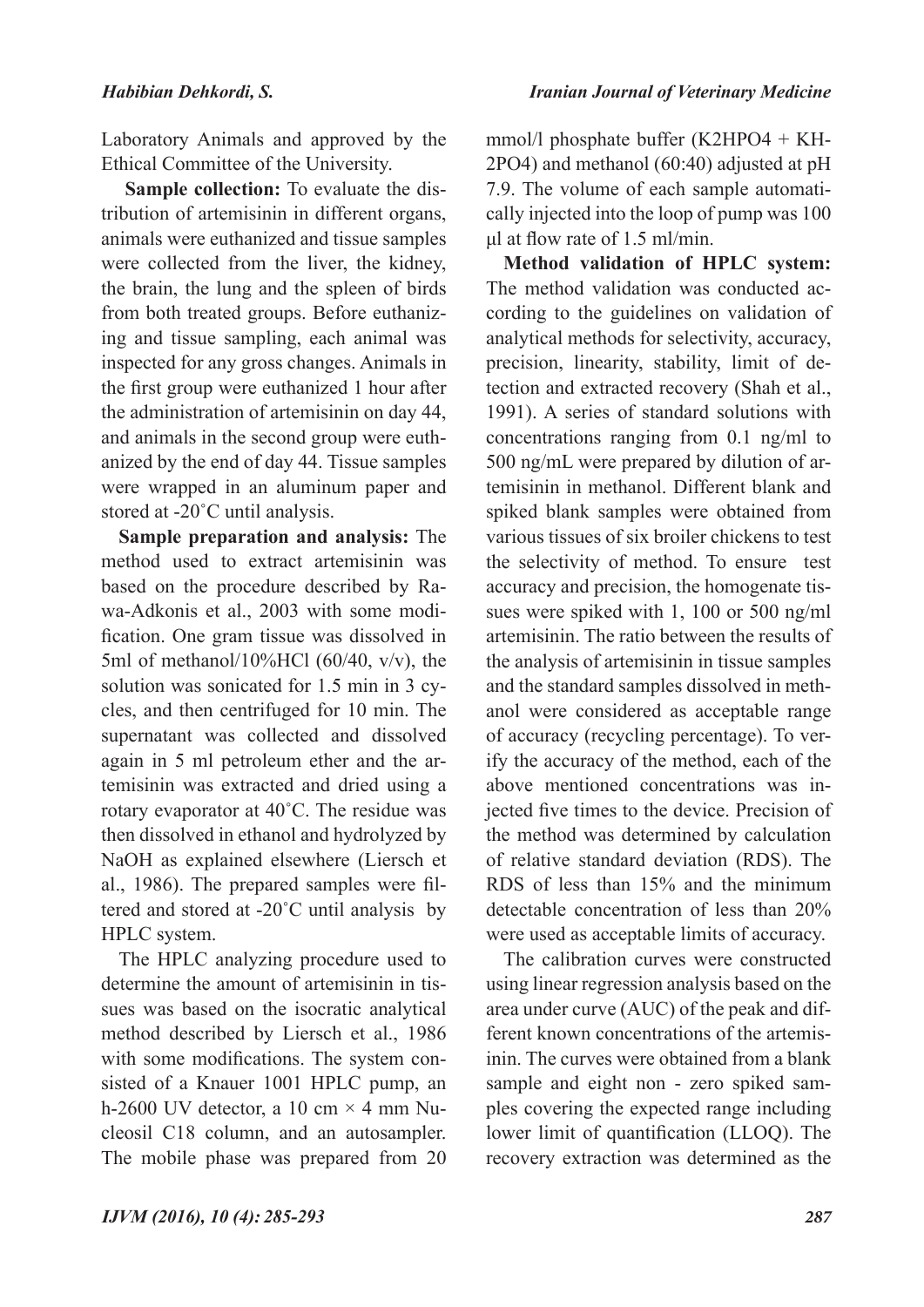ratio of the peak area of the spiked samples to that of the reference samples prepared in methanol with the same concentrations. The homogenate tissues were spiked with artemisinin at concentrations of 1, 100 and 500 ng/ml, and then extracted according to the above-mentioned extraction procedures. The stability of the Artemisinin in biosamples was assessed at different storage conditions including long term stability, freeze and thaw stability and the room temperature stability. All the samples were analyzed and compared with freshly prepared samples.

**Statistical analysis:** The statistical analysis of data was performed using SPSS software (SPSS version 19.0 for Windows, Inc., Chicago, IL). Data obtained from analytical tests and in vivo experiments were expressed as Mean  $\pm$  SEM from at least five (samples for each dose) experiments. The comparison of the mean values obtained from different experimental groups was performed by one way analysis of variance, and was followed by the Tukey's test ( $p<0.05$ ).

#### **Results**

**Method of analysis validation:** Artemisinin was separated well with the retention time of approximately 4.6 min; no interferences were detected from endogenous substances. Figure 1 shows a representative chromatogram of standard artemisinin dissolved in methanol at a concentration of 100 ng/ml, liver tissue sample with no artemisinin (Blank) and liver tissue sample with 50 ng/ml of the artemisinin.

The range of relative recoveries obtained from different tissue samples was 76.4% to 103.98 %. The RDS of the intra-day precision and the inter-day precision were both less than 17.4%. The standard curves



Figure 1. Representative chromatograms obtained from analysis of: A) Standard artemisinin dissolved in methanol at a concentration of 100 ng/mL, B) Liver tissue sample with no artemisinin (Blank), C) Liver tissue sample with 50 ng/mL of the artemisinin.

and correlation coefficients of the artemisinin in all tissue samples are listed in Table 1.The calibration plots of artemisinin were linear over the concentration range of 1- to 500 ng/ml. The values obtained in limits of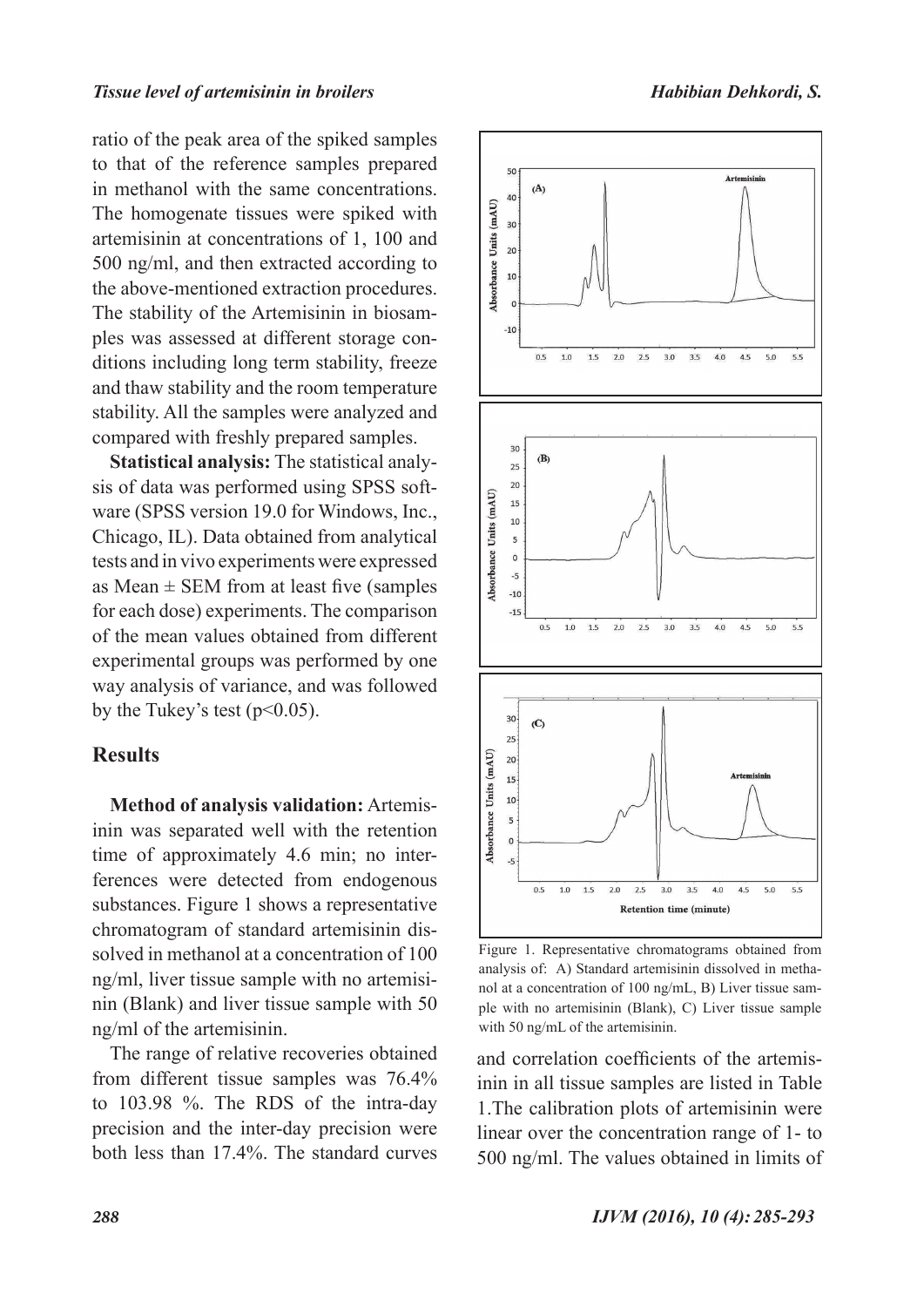| <b>Biosamples</b>               | Liver           | Kidney          | Lung            | Spleen          | Brain           |
|---------------------------------|-----------------|-----------------|-----------------|-----------------|-----------------|
| Calibration curves              | $y = 114.13x +$ | $y = 96.347x +$ | $y = 102.33x +$ | $v = 87.583x +$ | $y = 118.67x +$ |
|                                 | 180 26          | 4869            | 367.05          | 820.02          | 331.42          |
| Calibration coefficients $(R2)$ | $R^2 = 0.9976$  | $R^2 = 0.9925$  | $R^2 = 0.9946$  | $R^2 = 0.9914$  | $R^2 = 0.991$   |

Table 1. Calibration curves for artemisinin in various tissues.

Table 2. Chickens Tissues concentration ( $n\frac{g}{g}$  tissue) of artemisinin following a single oral administration. The values presented are Mean  $\pm$  SD ng/g dry tissue. In each row, different English characters show significant differences ( $p$ <0.05). In each column, different Greek characters show significant differences (p<0.05).

| Dose          | $1 \text{ mg/kg}$                     | $5 \text{ mg/kg}$                               | $25 \text{ mg/kg}$                | 125mg/kg                        | $250$ mg/kg                               | $500$ mg/kg                        | $1000$ mg/kg                                 |
|---------------|---------------------------------------|-------------------------------------------------|-----------------------------------|---------------------------------|-------------------------------------------|------------------------------------|----------------------------------------------|
| <b>Tissue</b> |                                       |                                                 |                                   |                                 |                                           |                                    |                                              |
| Liver         | $2.85 \pm 0.96$ <sup>aa</sup>         | $3.70 \pm 1.34^{\text{aq}}$                     | $15.49 \pm 2.93$ <sup>aa</sup>    | 124.02                          | $177.14 \pm$                              | $326.81 \pm$                       | $361.88 \pm$                                 |
|               |                                       |                                                 |                                   | $\pm 13.80^{\text{ba}}$         | $70.46^{ba}$                              | 80.98ca                            | $116.78c$ <sup><math>\alpha</math></sup>     |
| <b>Brain</b>  | $2.65 \pm 0.87^{\text{a}\alpha\beta}$ | $3.28 \pm 1.01^{\text{a}\alpha\beta}$           | $19.52 \pm 5.23$ <sup>aα</sup>    | $41.39 \pm 8.96^{b}$            | $47.34 \pm$                               | $51.71 \pm$                        | $48.77 \pm$                                  |
|               |                                       |                                                 |                                   |                                 | $12.67^{b}$                               | $9.96^{b\beta\gamma}$              | $13.26^{b}$                                  |
| Kidney        | $3.13 \pm 1.22$ <sup>aa</sup>         | 5.168 $\pm$ 1.86 <sup>aβ</sup>                  | $17.22 \pm 3.44^{\text{aba}}$     | $46.81 \pm 8.30^{b\beta\gamma}$ | $52.92 \pm$                               | $119.38 \pm$                       | $163.66 \pm$                                 |
|               |                                       |                                                 |                                   |                                 | $12.77^{b}$ <sup><math>\beta</math></sup> | $22.17^{c}$                        | $48.85^{d}$                                  |
| Lung          | $3.88 \pm 0.84^{\text{aa}}$           | $5.284 \pm 1.90^{a\beta}$                       | $32.50 \pm 6.49^{6}$              | 63.10 $\pm$ 13.11 $\degree$     | $60.12 \pm$                               | 52.18 $\pm$                        | $64.83 \pm$                                  |
|               |                                       |                                                 |                                   |                                 | $17.68c$ <sup><math>\beta</math></sup>    | $9.69$ <sub>bc</sub> $\beta\gamma$ | $19.35$ <sup>c<math>\beta\gamma</math></sup> |
| Spleen        | $1.13 \pm 0.25$ <sup>aβ</sup>         | $1.04 \pm 0.37$ <sup>a<math>\alpha</math></sup> | $2.23 \pm 0.46^{\text{a} \gamma}$ | $3.3 \pm 0.67$ <sup>ay</sup>    | $5.74 \pm 2.12^{a\beta}$                  | $21.65 \pm 7.14$ <sup>by</sup>     | $23.46 \pm 5.60^{b}$                         |

Table 3. Chickens tissues distribution (ng /g tissue) of artemisinin following chronic oral administration. The values presented are Mean  $\pm$  SD ng /g dry tissue. In each row, different English characters show significant differences (p<0.05). In each column, different Greek characters show significant differences (p<0.05).

|               | Dose | $17$ ppm                       | 34 ppm                          | 68 ppm                                  | $136$ ppm                        |
|---------------|------|--------------------------------|---------------------------------|-----------------------------------------|----------------------------------|
| <b>Tissue</b> |      |                                |                                 |                                         |                                  |
| Liver         |      | $21.24 \pm 4.14$ <sup>aa</sup> | $77.86 \pm 14.54^{ba}$          | $71.416 \pm 13.01^{ba}$                 | $112.23 \pm 23.61$ <sup>ca</sup> |
| <b>Brain</b>  |      | $12.65 \pm 2.46^{4}$           | $21.6 \pm 6.01$ <sup>aβ</sup>   | $44.236 \pm 10.42^{b}$                  | $44.66 \pm 17.66^{b\beta\gamma}$ |
| Kidney        |      | $6.38 \pm 1.50^{a\beta}$       | $34.356 \pm 12.72^{b}$          | $38.824 \pm 13.58^{b}$                  | $29.67 \pm 8.04$ <sup>by</sup>   |
| Lung          |      | $7.29 \pm 3.19^{a}$            | $21.834 \pm 6.87$ <sup>aβ</sup> | $37.378 \pm 12.28^{b}$                  | $77.14 \pm 22.30$ cβ             |
| Spleen        |      | $31.77 \pm 7.76$ <sup>ay</sup> | $23.24 \pm 4.88$ <sup>aβ</sup>  | $56.55 \pm 19.31^{\text{b}\alpha\beta}$ | $71.98 \pm 16.21^{b}$            |

detection and limits of quantification tests were 0.2 ng/ml and 1 ng/ml, respectively. The level of artemisinin recoveries in liver tissues with three different concentrations (1, 100, 500 ng/ml) was 78.8%, 86.82% and 93.81%, respectively. The artemisinin content of the samples placed in different storage conditions and processed with various procedures was almost identical to those of freshly prepared samples (RSD<12.0%), indicating good stability of this method.

**Tissue distribution of artemisinin:** The levels of artemisinin determined in different tissue of broiler chickens following single and multiple oral administration are summarized in Table 2 and 3, respectively. The highest concentration of artemisinin following single oral administration was found in the liver. The amount of artemisinin measured in the liver increased significantly following dose increase (doses higher than 125 mg/kg) (Table 2).

The amount of artemisinin detected in the different tissues of chicks that received multiple administration of doses are shown in Table 3. As these show, the accumulation of artemisinin in the liver of chickens exposed to the multiple doses had an increasing pattern, and the groups fed 17 and 136 ppm had a significant difference with each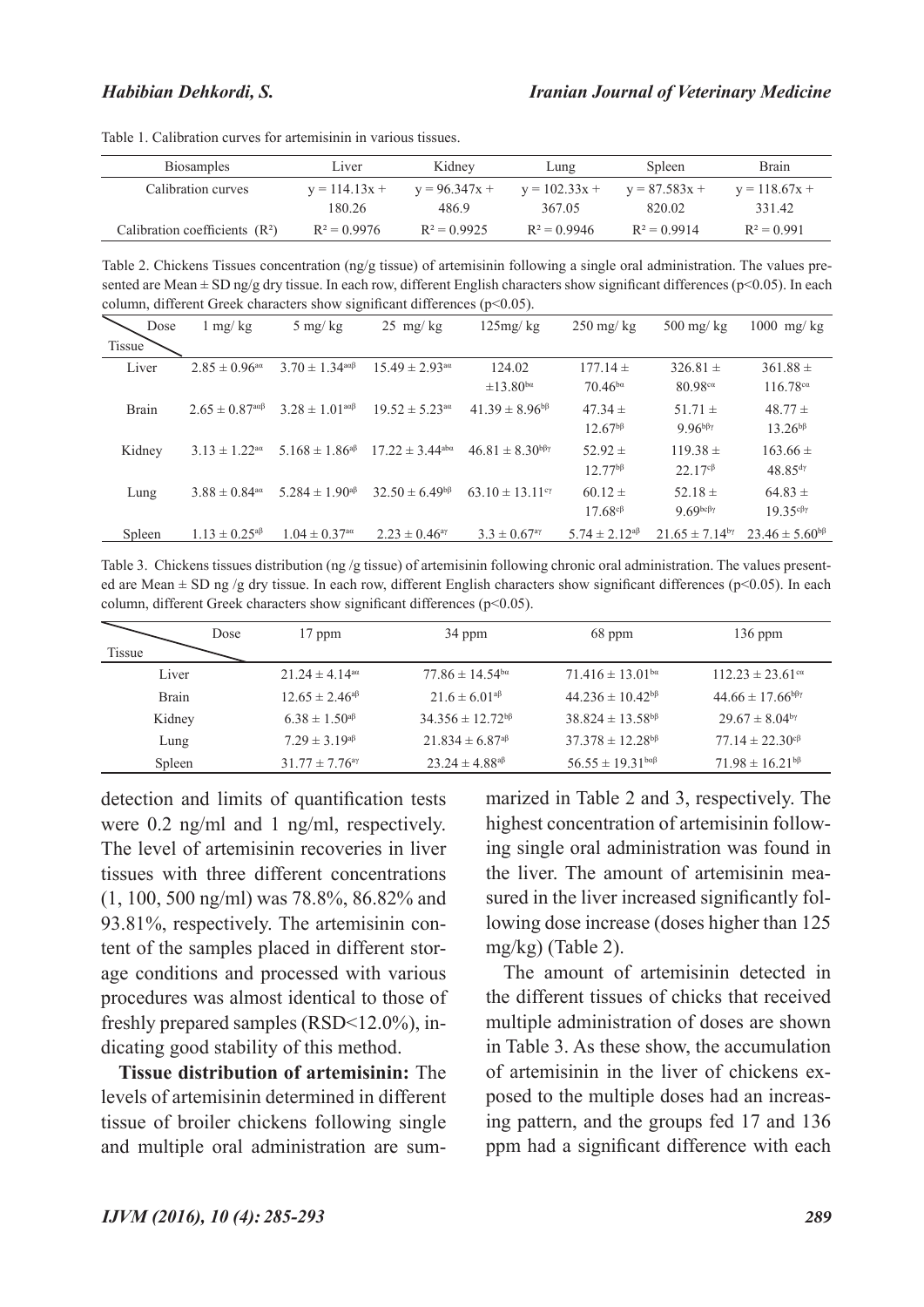#### other (p<0.05) (Table 3).

Following single oral administration, distribution of artemisinin in brain increased following dose increment at doses lower than 125 mg/kg, however no shift could be found with dose increment at higher doses.

After multiple doses there was a significant difference between the groups fed 17 and 34 ppm with groups fed 68 and 136 ppm  $(p<0.05)$ , and no additional increase was observed after increment of dosage from 68ppm to 136 ppm.

In the kidney following single administration, a significant accumulation was observed at doses higher than 250 mg/kg  $(p<0.05)$ ; it appears that at doses higher than 250 mg/kg the excess amount of drug was eliminated via renal routes. On the contrary, the concentration of the drug in kidney samples after multiple doses was even lower at the highest dose (136 ppm) than groups which were fed 34 and 68 ppm.

In the lung samples, following single oral administration, a significant increase was found following dose increment up to 125 mg/kg ( $p<0.05$ ). No dose dependent increment was found at higher doses. However, a significant increase was observed following multiple dose study  $(p<0.05)$ .

Very little artemisinin was found in the spleen samples following single oral administration at doses lower than 125mg/kg. However, at higher doses (500, 1000 mg/ kg), concentration of artemisinin in spleen increases surprisingly. In contrast to single dose results, following multiple dose administration the concentration of the drug in the spleen increased significantly.

In general, single oral doses of artemisinin were seen to have a homogenous distribution between various tissues at doses lower than 25 mg/kg, with a significant decline towards

the spleen. After single dose of 25 mg/kg, the tissue concentration was the highest in the lung. After that, the distant second was the brain which was closely followed by the liver, the kidney and the spleen. There was no significant difference between the liver, the brain and the kidney  $(p>0.05)$ . At doses of 125 and 250 mg/kg the liver contained the highest dose followed by the lung, the kidney, the brain and the spleen. No significant differences were found between the kidney, the brain and the lung (p>0.05). At doses of 500 and 1000 mg/kg the tissue concentrations in various tissues from high to low were the liver, the kidney, the lung, the brain and the spleen. Significant differences were found between liver versus all other tissues and spleen versus all other tissues (p<0.05) (Table 2). After multiple administrations, in the group which was fed 17 ppm, the spleen was found to have the highest concentration. The highest level of artemisinin was found in the liver and followed by the spleen, the lung, the brain and the kidney in other groups (Table 3).

#### **Discussion**

The present study was conducted to test the relationship between artemisinin dose and tissue distribution following single or multiple administration of compound in broilers. The highest total amount of artemisinin, following multiple or single doses was found in the liver and the accumulation increased following dose increment. Orally administrated artemisinin is metabolized primarily in the liver over time (Ashton et al., 1998). Observations in the liver are considerably in agreement with different studies on tissue distribution of artemisinin in mice and rats (Genovese et al., 1999; Cheerama-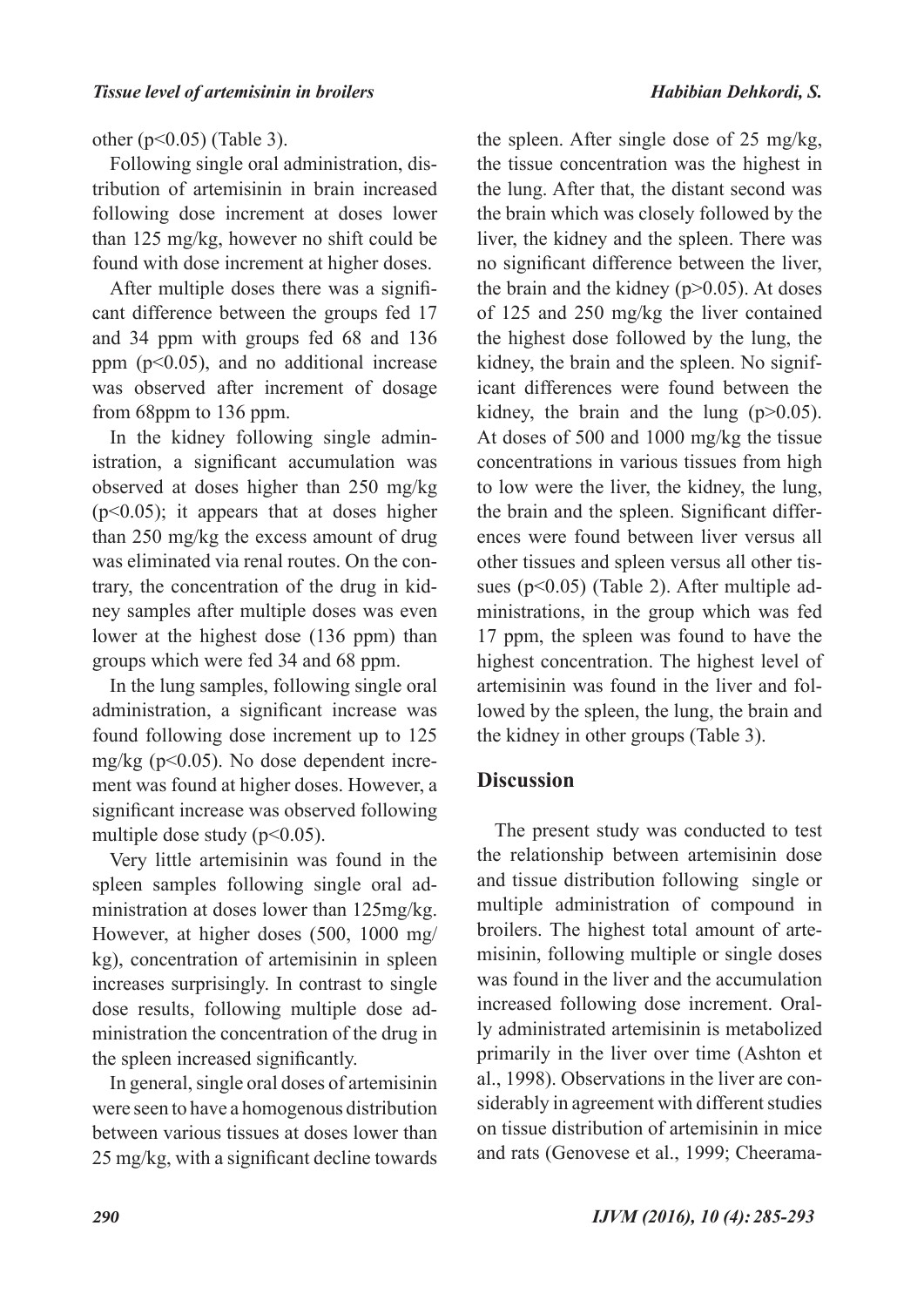kara et al., 2008). Toxicopathologic study indicated that only the presence of drug was important in the frequency of lesions occurrences (Arab et al., 2009).

In the brain no increase was observed in the accumulation of artemisinin at high doses following single or multiple oral doses with dose increment. It suggests that binding sites in cerebral cortex and cerebral nuclei are being saturated, and that at high doses uptake into the brain tissues is limited by blood brain barrier. Neurotoxicity is considered as the main side effect of artemisinin and its derivatives, however, its incidence and severity is dependent on dose, period and route of administration (Fishwick et al., 1995),

Drug levels in the kidney were relatively low at doses lower than 250 mg/kg, but increased more at higher doses. Cheeramakara et al. 2008 reported that following intramuscular administration of arteether, an ethyl ether derivative of artemisinin, it was localized mainly in the kidney. The ratio of labeled arteether distribution in the blood: kidney: liver was 1: 5: 2. Higher kidney radioactivity was noted in the cytoplasmic cortex than the medulla (Cheeramakara et al. 2008).

In the present study, following multiple oral doses, a small amount of artemisinin distributed in the kidney. There is evidence that small amount of artemisinin is excreted through kidney without metabolism (Dien et al., 1997). It seems that artemisinin excreted via renal routes in broilers at high doses. This is in agreement with the previous study whichreported that in the microscopic observation the kidney tissues showed some pathologic lesions following single oral doses (Arab et al., 2009).

The distribution in the lung at doses low-

er than 250 mg/kg increased following an increase in the dose, however, no shift could be found with dose increment. Following single administration, at 25 mg/kg, the tissue concentration was significantly increased. The highest level was observed in the lung followed by the brain, the liver, the kidney, and the spleen. At doses of 125 and 250 mg/kg the liver contained the highest dose followed by the lung, the kidney, the brain and the spleen. No significant differences were found between the kidney, the brain and the lung. At doses of 500 and 1000 mg/kg the tissue concentrations in various tissues from high to low were the liver, the kidney, the lung, the brain and the spleen. Significant differences were found between the liver versus all other tissues and the spleen versus all other tissues.

The result of lung tissue samples from multiple dose study appeared to be inconsistent with the single dose administration. Results suggested that the lung deposition is time dependent and the long half-life of artemisinin in the lung tissue samples is one of the probable reasons.

In the spleen, the lowest level was found following single oral doses, in agreement with this, previous histopathologic studies showed no lesions in the microscopic sections of the spleen following administration of single or multiple doses of artemisinin (Arab et al., 2009; Shahbazfar et al., 2011). However, in the present study, considerable accumulation of artemisinin was observed following administration of multiple doses of artemisinin. It appeared that artemisinin redistributed into the spleen, as it cleared from other tissues, and distribution was time dependent. Results of tissue concentration in the spleen samples obtained from the chicks administrated multiple oral dos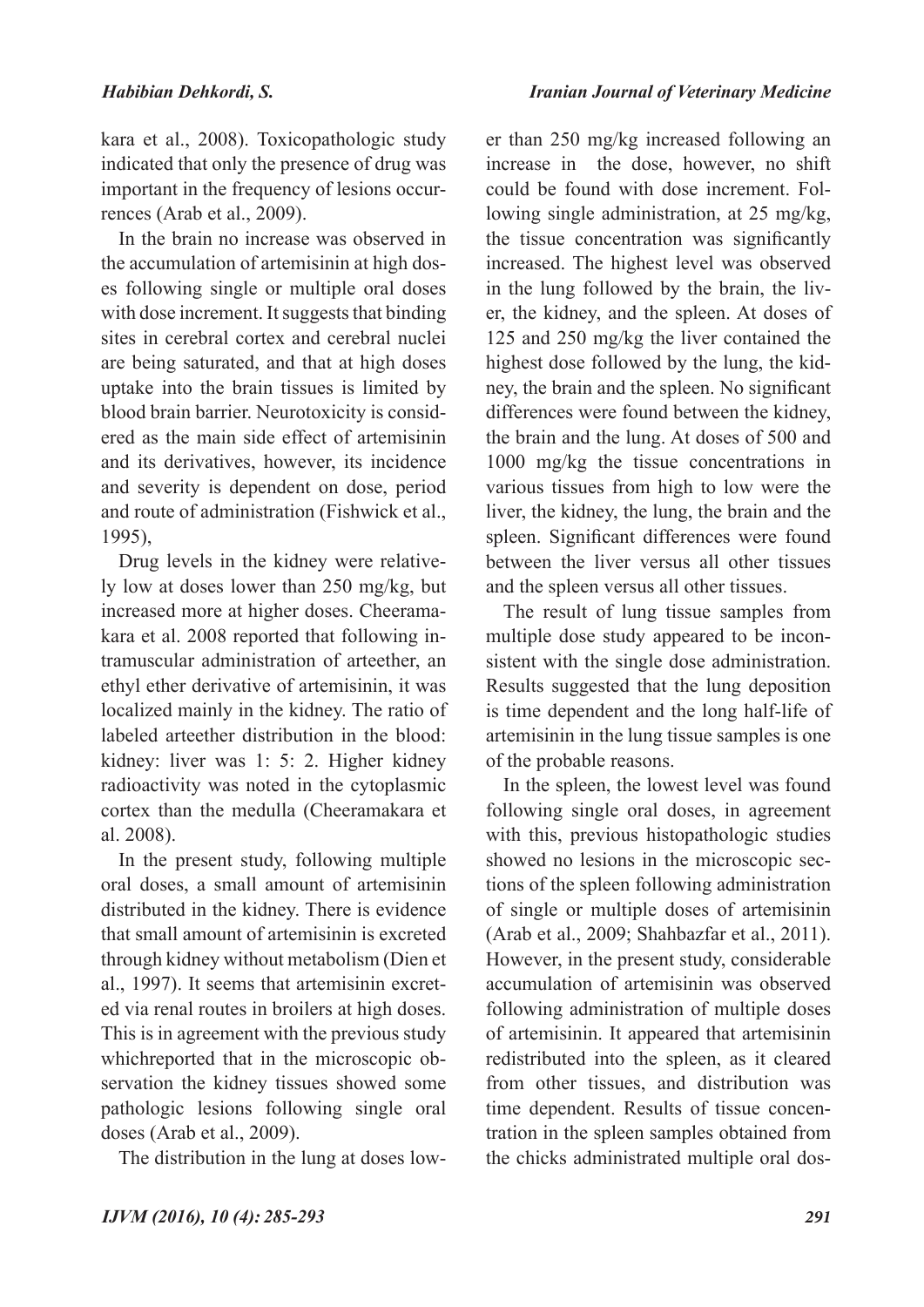es are in agreement with the findings from other investigations in rats. Xie et al. 2009 reported that 1h after IV injection of labeled dihydroartemisinin in rats, drug distributed in tissues and after 24h, rapidly declined in all tissues with the exception of spleen (96h). It showed longest residence time in the spleen. This distribution pattern of artemisinin is understandable. The spleen, despite its small size is an important part of the reticuloendothelial system and receives a large percentage of the total cardiac output to filter aging erythrocytes (Smith et al., 1999), and besides, the affinity of artemisinin for heme group of hemoglobin is high (Woerdenbag et al., 1990). Thus the filtration of aging erythrocytes by the red pulp of spleen (Smith et al., 1999) can lead to the accumulation of artemisinin in the spleen following long exposure time.

In this study the tissue distribution of artemisinin in broilers following single or multiple oral administration at different doses was compared. Data obtained in this study allows a comprehensive tissue distribution of artemisinin in broiler chicken at different doses. In general, the results of this study demonstrated considerable complications in terms of artemisinin distribution in chicken tissues, so that tissue accumulation of artemisinin was time and dose dependent, and redistribution, saturation effect and tissue selectivity were observed. Mainly, the results showed highest accumulation in the liver, but the spleen levels were very low following single doses, in contrast, following multiple doses a considerable level of artemisinin was observed in the spleen. Moreover, data suggests that distribution of artemisinin in the brain is saturable, and the drug is eliminated by renal routs at higher doses.

### **Acknowledgements**

This work was supported financially by Shahrekord University and University of Tehran which is gratefully acknowledged.

#### **References**

- Allen, P.C., Lydon, J., Danforth, H.D. (1997) 1. Effects of components of *Artemisia annua* on coccidia infections in chickens. Poult Sci. 76: 1156-163.
- Arab, H.A., Rahbari, S., Rassouli, A., Mos-2. lemi, M.H., Khosravirad, F. (2006) Determination of artemisinin in *Artemisia sieberi*  and anticoccidial effects of the plant extract in broiler chickens. Trop Anim Health Prod. 38: 497-503.
- Arab, H.A., Mardjanmehr, S.H., Shahbazfar, 3. A.A, Rassouli, A., Abdollahi, M., Nekouie, O. (2009) Toxicopathologic effects of artemisinin in broiler chickens following a single oral dose: An LD50 Study. Int J Poultry Sci. 8: 808-812.
- Ashton, M., Hai, T.N., Sy, N.D., Huong, 4. D.X., Van Huong, N., Niêu, N.T. (1998) Artemisinin pharmacokinetics is time-dependent during repeated oral administration in healthy male adults. Drug Metab Dispos. 26: 25-27.
- 5. Cheeramakara, C., Khachonsaksumet, V., Suthisai, N., Nakosiri, W., Songmuaeng, K., Saenghirun, C., Phienpicharn, D., Nontprasert, A. (2008) Distribution of C14-labelled arteether in kidneys and livers of experimental mice after intramuscular injection. Southeast Asian J Trop Med Public Health. 39: 195-199.
- Dien, T.K., de Vries, P.J., Khanh, N.X., Koop-6. mans, R., Binh, L.N., Duc, D.D., Kager, P.A., van Boxtel, C.J. (1997) Effect of food intake on pharmacokinetics of oral artemisinin in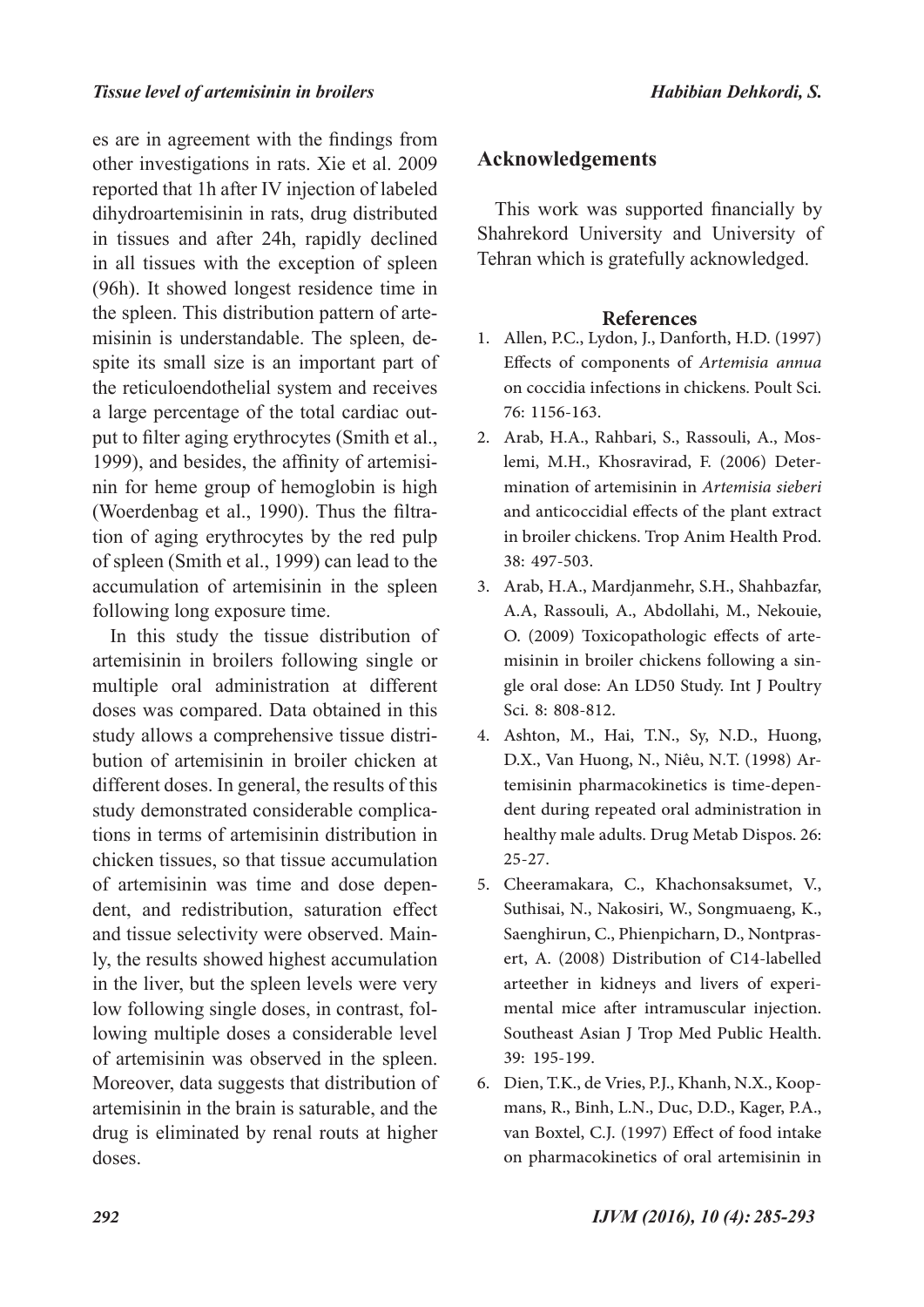*Iranian Journal of Veterinary Medicine*

healthy Vietnamese subjects. Antimicrob Agents Chemother. 41: 1069-1072.

- Efferth, T., Kaina, B. (2010) Toxicity of the 7. antimalarial artemisinin and its dervatives. Crit Rev Toxicol. 40: 405-421.
- Efferth, T., Dunstan, H., Sauerbrey, A., Mi-8. yachi, H., Chitambar, C.R. (2001) The anti-malarial artesunate is also active against cancer. Int J Oncol. 18: 767-773.
- Efferth, T., Rucker, G., Falkenberg, M., 9. Manns, D., Olbrich, A., Fabry, U., Osieka, R. (1996) Detection of apoptosis in KG-1a leukemic cells treated with investigational drugs. Arzneimittelforschung. 46: 196-200.
- Fishwick, J., McLean, W.G., Edwards, G., 10. Ward, S.A. (1995) The toxicity of artemisinin and related compounds on neuronal and glial cells in culture. Chem Biol Interact. 96: 263-271.
- 11. Genovese, R.F., Newman, D.B., Gordon, K.A., Brewer, T.G. (1999) Acute high dose arteether toxicity in rats. Neurotoxicology. 20: 851-859.
- Gordi, T., Lepist, E.I. (2004) Artemisinin 12. derivatives: toxic for laboratory animals, safe for humans? Toxicol Lett. 147: 99-107.
- 13. Kaboutari, J, Arab, HA., Ebrahimi, K, Rahbari, S. (2014) Prophylactic and therapeutic effects of a novel granulated formulation of Artemisia extract on broiler coccidiosis. Trop Anim Health Prod. 46: 43-48.
- Liersch, R., Soicke, H., Stehr, C., Tüllner, 14. H.U. (1986) Formation of artemisinin in Ar*temisia annua* during one vegetation period. Planta Med. 5: 387-390.
- Moore, J.C., Lai, H., Li, J.R., Ren, R.L., Mc-15. Dougall, J.A., Singh, N.P., Chou, C.K. (1995) Oral administration of dihydroartemisinin and ferrous sulfate retarded implanted fibrosarcoma growth in the rat. Cancer Lett. 98: 83-87.
- 16. Rawa-Adkonis, M., Wolska, L.,Namieśnik, J.

(2003) Modern techniques of extraction of organic analytes from environmental matrices. Crit Rev Anal Chem. 33: 199-248.

- 17. Shah, V.P., Midha, K.K., Dighe, S., McGilveray, I.J., Skelly, J.P., Yacobi, A., Layloff, T., Viswanathan, C.T., Cook, C.E., McDowall, R.D. (1992) Analytical methods validation: bioavailability, bioequivalence and pharmacokinetic studies. Eur J Drug Metab Pharmacokinet. 16: 249-255.
- 18. Shahbazfar, A.A., Mardjanmehr, S.H., Arab, H.A., Rassouli, A., Abdollahi, M. (2011) Effects of artemisinin in broiler chickens following multilpe oral intake. Trop Anim Health Prod. 43: 843-849.
- Smith, F.M., West, N.H., Jones, D.R. (1999) 19. The Cardiovascular System. In: Sturkie's Avian Physiology. Whittow, G.C. (ed.).  $(5^{th}$ ed.) Academic Press, London, UK. p. 171- 172.
- Woerdenbag, H.J., Lugt, C.B., Pras, N. 20. (1990) *Artemisia annua* L.: a source of novel antimalarial drugs. Pharm Weekbl Sci. 12: 169-181.
- Xie, L.H., Li, Q., Zhang, J., Weina, P.J. (2009) 21. Pharmacokinetics, tissue distribution and mass balance of radiolabeled dihydroartemisinin in male rats. Malar J. 8, 112: 1-14.